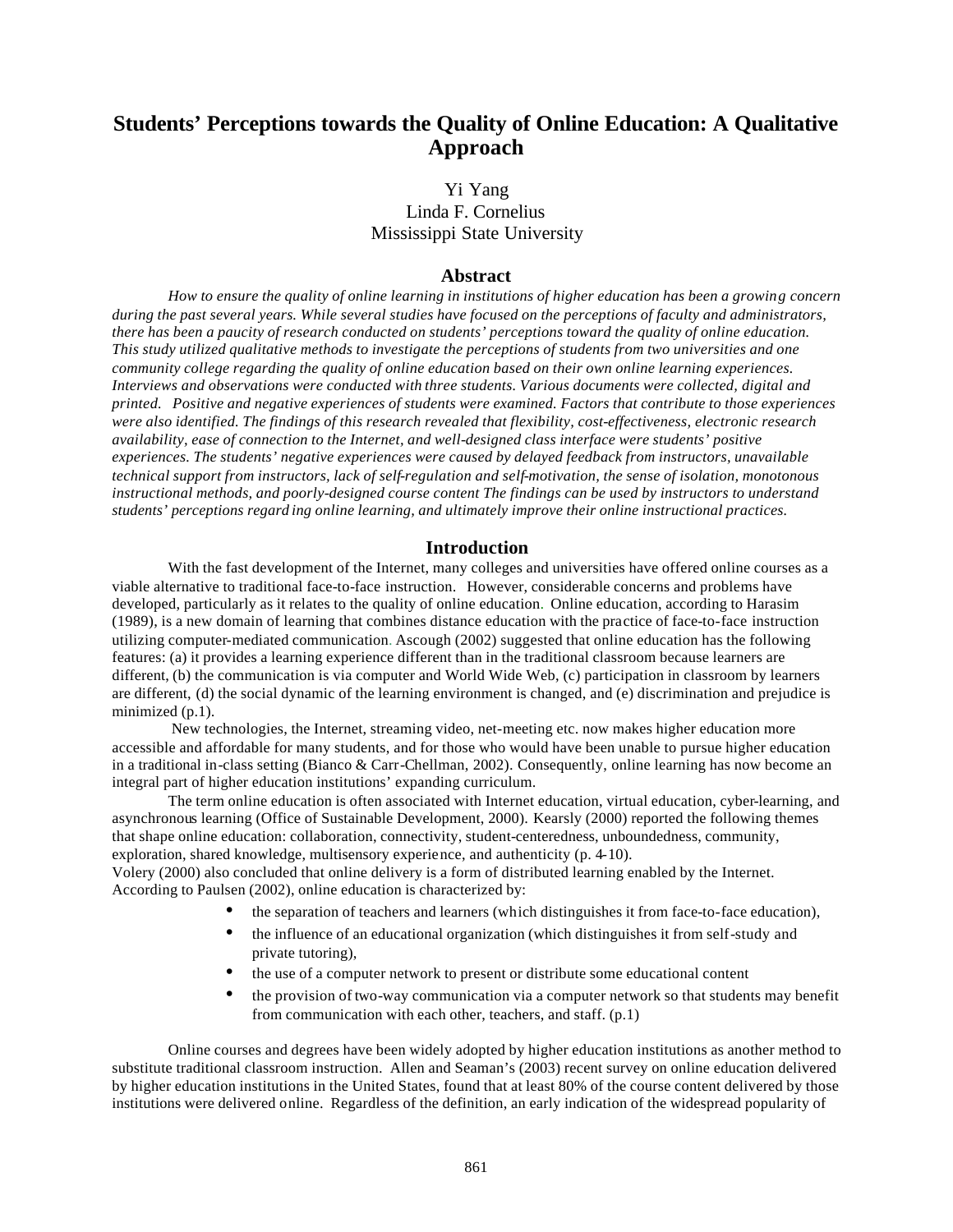online education courses can be found in a survey conducted by the U.S. Department of Education, which revealed that more than 54,000 online education courses were being offered in 1998, with over 1.6 million student's enrolled (cited in Lewis, et al., 1999). In a more recent study, Allen and Seaman (2003) reported that: (a) over 1.6 million students took at least one online course during the Fall of 2002, (b) over one-third of these students (578,000) took all of their courses online, (c) among all U.S. higher education students in Fall 2002, 11 percent took at least one online course, and (d) among those students at institutions where online courses were offered, 13 percent took at least one online course (p.1).

### **Statement of the problem**

Although it is has been reported in a recent study that 80% of course content offered in institutions of higher learning are being delivered online (Allen & Seaman, 2003), students in this study were still reluctant to take online courses and complained about the online classes they had taken. One participant noted, "Not only does the courses costs more, but they made me feel lost all the time" (Personal communication, November 11, 2003). Another participant stated, "The online class was very boring, and I don't feel the instructor helped me a lot"(Personal communication, November 11, 2003). It appeared that these students held unpleasant experiences from their prior online learning experiences. What caused their negative experiences? Was it the learner themselves? Was it the program? Or was it because of the instructor? How do students perceive the quality of online education based upon their own online learning experiences? Are they satisfied or dissatisfied with the online education they have received? What are the factors that shape students' online learning experiences? All of those questions prompted the present study and its investigation to explore students' perceptions towards the quality of online education.

### **Rationale for study**

As the number of online education courses in higher education has increased, concerns and issues have arisen about the quality of these courses (Yang & Cornelious, 2003). Many problems that have arisen in online education regarding its quality are often related, but not limited to: (a) the requirement of separate quality assurance standards, (b), programs having low (or no) quality standards, and (c) there is no consensus on what constitutes learning quality (Twigg, 2001).

Carnevale (2000) reported that Nick Smith (D, Michigan), the chairman of the House of Representatives science subcommittee on basic research expressed deep concerns about the quality of internet-based courses during a hearing in May of year 2000. Representative Smith stated that he remained skeptical of the quality of online learning, "... students who take courses online don't interact as much as their peers in traditional courses, and that they may walk away with knowledge but not with an understanding of how to think for themselves (p. 51.)" Concerns have also arisen as to the use of technology as a panacea to correct financial problems of institutions rather than serve as a valid teaching method (Hensrud, 2001). Brown & Green (2003) have also argued that online course delivery is often viewed by "administrators as a 'cash cow' venue – a means of delivering instruction to a large number of paying customers without the expense of providing things such as temperature controlled classroom and parking spaces" (p. 148).

Many opponents of online education question whether or not online learning can provide the same interaction between instructor-students and students-students as traditional classrooms offered (Roblyer & Ekhaml, 2000). Some opponents also question the quality of online education since the quality of instructors who teach online courses cannot be guaranteed (Weiger, 1998). Arguments are made that as consumers of online education, students are unlikely to be able to find out information about the quality of the courses that are provided (Twigg, 2001). Schools or universities that offer online education courses typically do not provide comparative information for students e.g., how would a student know which online course meets his/her needs? Moreover, prerequisites that are essential for taking a particular online course are usually not clearly stated on websites for students, and when students are encountering technical problems, who will they be able to ask for assistance if it is not available to them (Twigg, 2001, p. 15). Thus, additional research is needed to examine the quality of online education.

Proponents are in support of online education. They have suggested that the lack of face-to-face interaction can be substituted by online discussions in bulletin board systems, online video conferences or on listservs (Blake, 2000). Online education can also promote students' critical thinking skills, deep learning, collaborative learning, and problem-solving skills (Ascough, 2002; Rosie, 2000 & Briggs, 1999). Donlevy (2003) asserted that online education may help schools expand curricula offerings with less cost and can help graduates gain important technology skills to improve their marketability. Proponents also argue that online education can encourage nondiscriminatory teaching and learning practices since the teachers and students, as well as students and their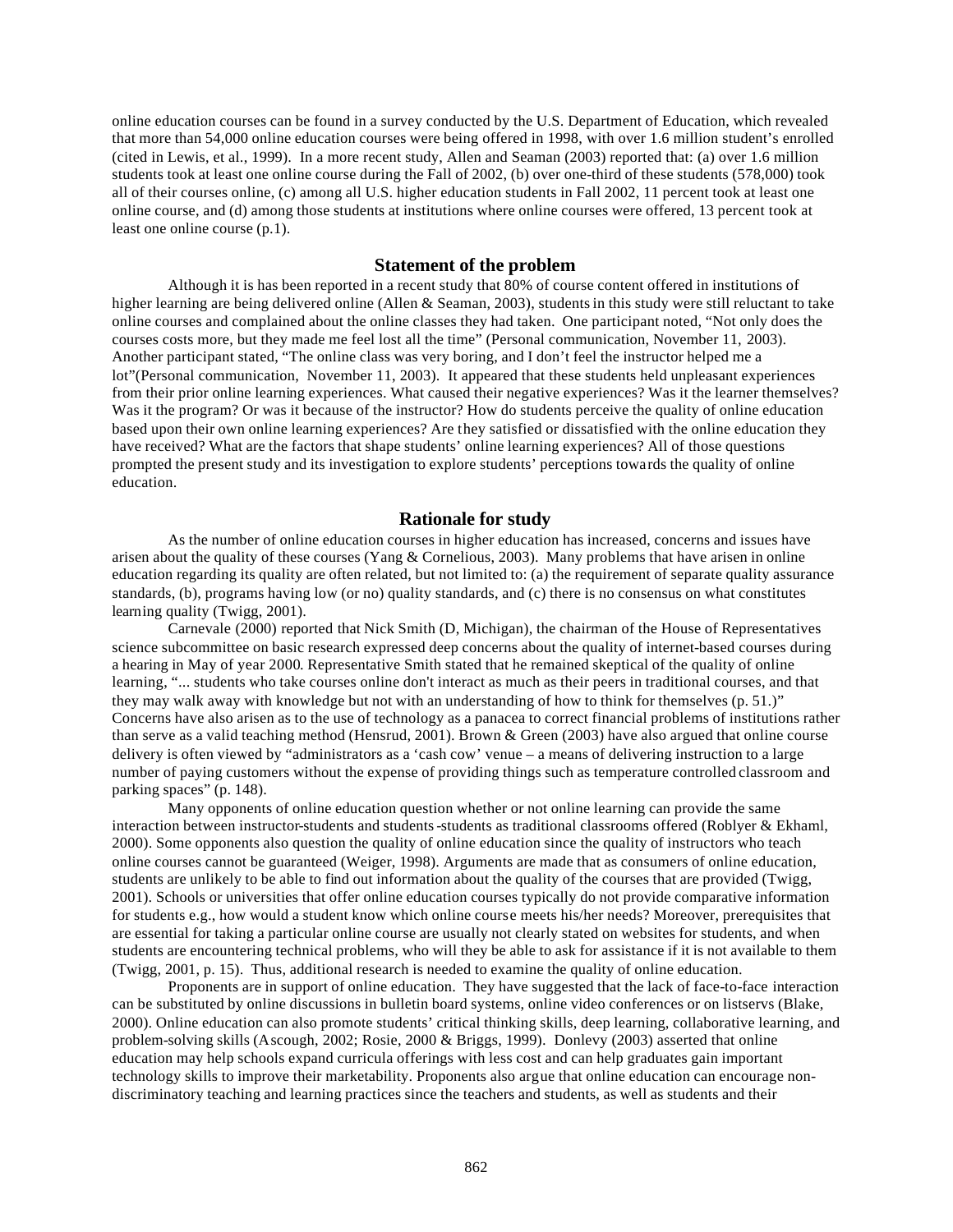classmates typically do not meet face-to-face. Palloff and Pratt (1999) reported that because students cannot tell the race, gender, physical characteristics of each other and their teachers, online education presents a bias-free teaching and learning environment for instructors and students.

Quality, as used in this study is the extent to which an internet-based distance education program meets the benchmark criteria established by the Institute of Higher Education Policy in 2000 (IHEP 2000). In order for a distance education program to be recognized as a quality program it should meet these specific criteria (Hensrud, 2001). According to Kearsley (2000), to be considered as good-quality online course, ten most critical elements must be incorporated. They are "content, pedagogy, motivation, feedback, coordination/organization, usability, assistance, workload, and flexibility" (p.105). Numerous research projects have been conducted from the perspectives of faculty (Bennett & Bennett, 2002; Bower, 2001; O'Quinn & Corry, 2002; Yueng, 2001) and administrators (Alley, 2001; Giannoni & Tesone, 2003; Husman & Miller, 2001) toward the quality of distance education, where the Internet was used as the major delivery method, based upon the IHEP's quality benchmarks. However, there is a lack of research to measure the quality of online education from the students' perspective. Little is known about the quality of programs that offer online education, especially those programs based on the Internet. Faculty, administrators, and policy makers need to know how their "customers" view the quality of online education programs based upon their own learning experiences.

## **Purpose of the Study**

Although the literature regarding online education is expanding, studies related to the quality of online education are limited. Among those examined, few researchers have examined the quality of online education from the students' perspective. Therefore, there is a need to investigate students' perceptions towards the quality of online education. The purpose of this study was to examine the quality of existing online education courses that utilize the Internet as the primary instructional delivery method. The focus of this study was to examine students' perceptions of the quality of online education. The findings of this study may contribute to the literature of online education in terms of quality assurance. The results should hopefully enable institutions offering online education to evaluate their programs based on the findings and the recommendations in this study.

# **Research Questions**

Answers to the following research questions were sought in this study.

- 1. What is the experience of students who are receiving online education? How do they perceive the quality of online education from their experiences?
- 2. What are factors that have shaped students' online education experience? How do those factors contribute to the quality of online education?

# **Limitations**

There are several limitations of this study which need to be addressed. First, the three students who participated in this study were taking three different classes offered at only two universities and one community college. Each instructor in the study had his/her own characteristic in regard to how he/she presented course content and communicated with students. Therefore, the characteristics of the instructor may have had an influence on students' perceptions of their online education.

 Second, there were different types of formats utilized to present the online courses. Two classes used WebCT as courseware technology, and one class used Blackboard. Although there are many similarities for the two courseware technology, the layout, the design of the class, and interface were all different.

Third, the classes were across disciplines and were taught at different levels. One was a graduate course in Educational Psychology. One was an undergraduate course in Music Appreciation, and the third was a social development class, which was taught at the undergraduate level.

# **Definition of Terms**

This study adopted the term of *online education* identified by Paulsen (2002). According to Paulsen, online education is characterized by

- the separation of teachers and learners (which distinguishes it from face-to-face education),
- the influence of an educational organization (which distinguishes it from self-study and private tutoring),
- the use of a computer network to present or distribute some educational content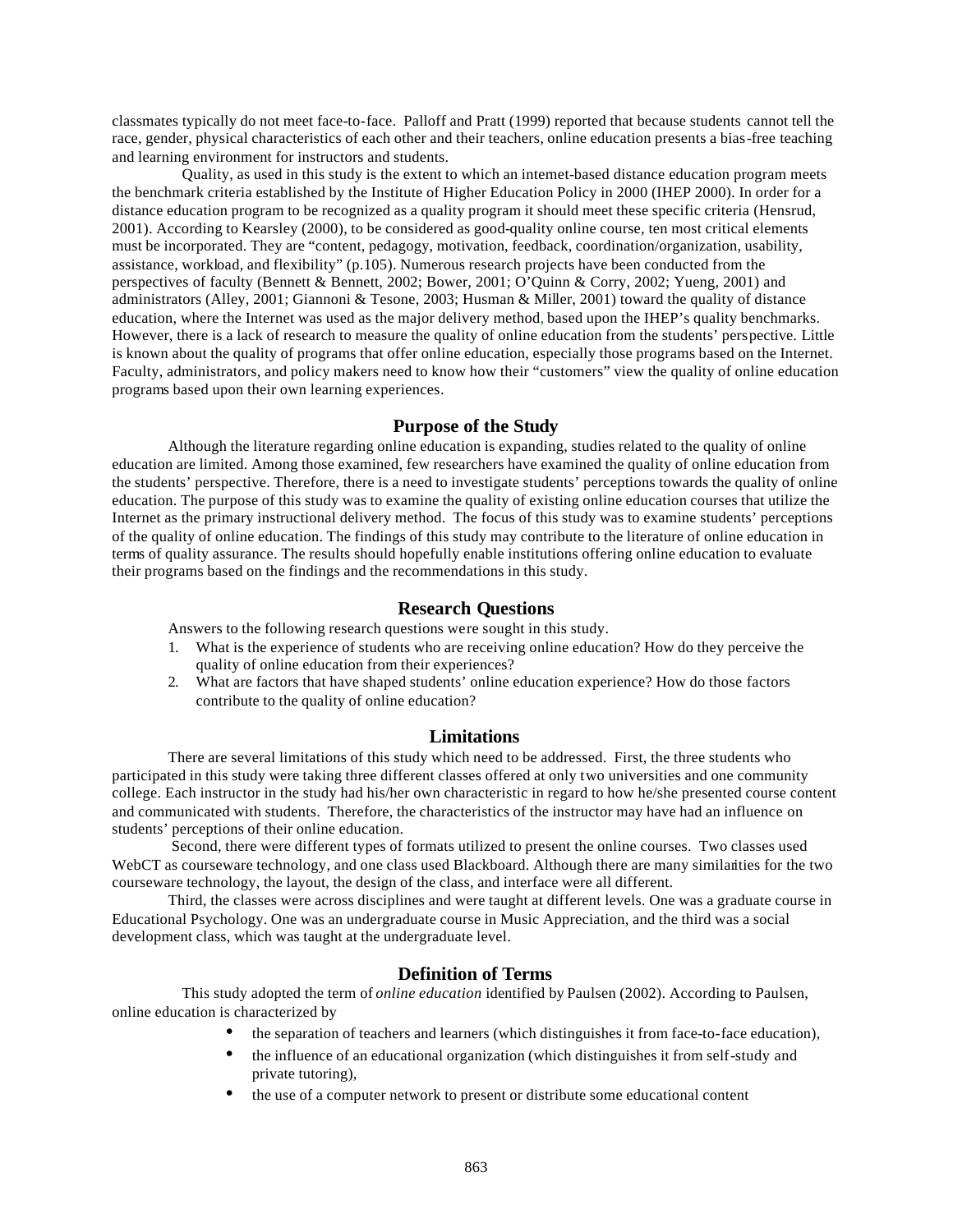• the provision of two-way communication via a computer network so that students may benefit from communication with each other, teachers, and staff. (p.1.)

# **Review of Literature**

Many quantitative studies (Bennett & Bennett, 2002; Goodwin, 1993; Hara & Kling, 1999) have been conducted in an effort to determine the effectiveness of on-line learning. However, there has been little research that has sought to control for student variables that could provide answers to the following questions such as: How do students' computer skills affect perceptions of on-line quality? Do students' computer skills also affect students' learning outcomes? How does the communication within the on-line environment affect student's perception and learning outcome? According to Thurmond, Wambach, Connors & Frey (2002) these are just a few of the questions that are often ignored or under investigated in research that has assessed the quality of on-line learning.

### **Quality assurance guidelines and principles**

The quality of online education has also prompted the attention of higher education accreditation associations. Many organizations published and proposed their guidelines or principles to ensure the quality of online education. In the early 1990s, the Western Cooperative for Educational Telecommunications (WECT) developed "Principles of Good Practice for Electronically Offered Academic Degree and Certificate Programs" (Twigg, 2001). Since then, many other groups have developed similar principles and practices. For example, The American Distance Education Consortium (ADEC) drafted "ADEC Guiding Principles for Distance Learning". A joint task force of the American Council of Education and the Alliance: An Association for Alternative Programs for Adults developed "Guiding Principles for Distance Learning in a Learning Society." The Instructional Telecommunications Council provided "Quality Enhancing Practices in Distance Education." The American Federation of Teachers (AFT) developed "Distance Education: Guidelines for Good Practice." The Council of Regional Accrediting Commissions updated and explained WECT's statement, and published "Guidelines for the Evaluation of Electronically Offered Degree and Certificate Programs" (Twigg, 2001).

In 2000, The Institute for Higher Education Policy (IHEP) first reviewed all of the existing principles or guidelines, and proposed 24 benchmarks for measuring quality Internet-based learning, which were grouped into seven categories: (a) institutional support, (b) course development, (c) teaching/learning, (d) course structure, (e) student support, (f) faculty support, and (g) evaluation and assessment (IHEP, 2000). Among the seven categories, three categories are related to students. They are teaching/learning, course structure, and student support. The IHEP student Benchmark scales are adopted as theoretic framework of this study to see if students' perceived good quality of online education is congruent with IHEP Benchmarks.

### **Students' perceived strengths of online learning**

Petrides (2002) conducted a qualitative study to determine learners' perspectives on web-based learning. The research was conducted in a blended university online class, which means the class was a one-semester regularly scheduled class with web-based technology (LearningSpace) as a supplement. When interviewed, some participants indicated that they tended to think more deeply about the subject areas when responding in writing as compared to giving verbal responses. They explained that they were able to continually reflect upon each other's reflections because of the public and permanent display of the discussion postings on the Web. As stated by one participant, "There is something that forces you to think mo re deeply about subject areas when you have to respond in writing" (Petrides, 2002, p. 72). Another participant reiterated this opinion, indicating that the online technology allowed more reflection than in face-to-face classroom discussion.

Vonderwell (2003) interviewed 22 students in regards to their perceptions of their asynchronous online learning experiences. Some participants expressed that the asynchronous environment allowed them to write carefully about their ideas. For example, Vonderwell revealed that one participant stated, "The discussion questions were not just for writing the answers; they required reflection" (p. 86).

Flexibility is an area of strength of the online learning environment that has been identified by researchers (Petrides, 2002; Schrum, 2002). In Petride's (2002) study, he reported that participants revealed that it was easier to work in collaborative groups in an online course, since there was no less needs to rearrange everyone's schedule. In addition to flexibility with time, choices related to the learning experience were also reported as positive. Participants in Chizmar and Walber's (1999) study on web-based learning environments guided by principles of good teaching practice also indicated that the ability to freely pick and choose from the menu of diverse learning experiences enabled them to find the approaches that best fit the way they learn.

Convenience is also an advantage reported in the online learning literature. For example, in Poole's (2000)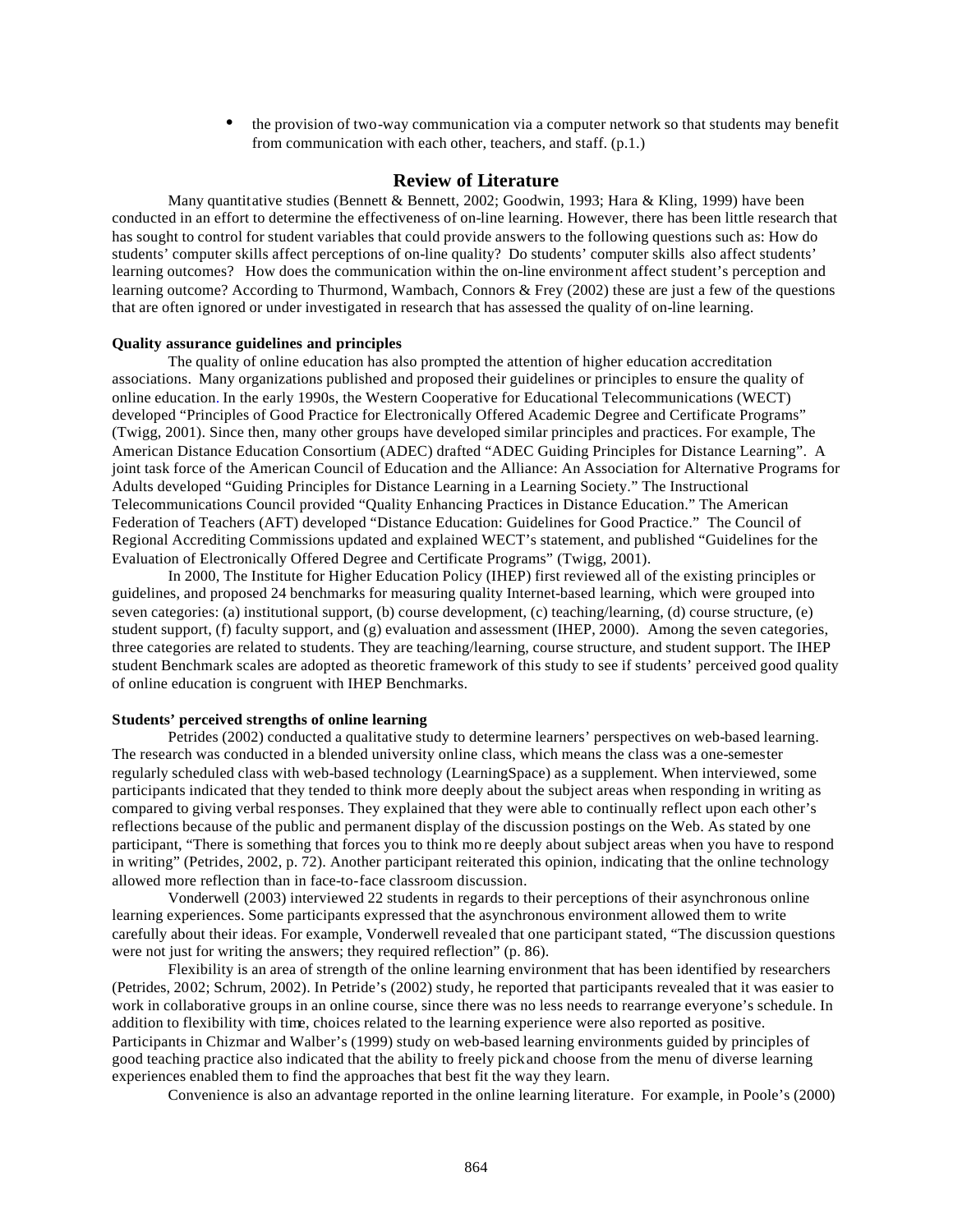study of student participation in a discussion-oriented online course, the findings indicated that students participated in online discussions at the times which is most convenient to them, such as on weekends. Poole also found that students mostly accessed the online course from their home computers, which was the place most convenient to them. Other researchers have also found similar results that online learners read and respond to instructor's comments in online discussions at times convenient to them e.g. early morning, late evening (Murphy & Collins, 1997).

#### **Students' perceived weakness of online learning**

Delay communication is one weakness of online learning that is reported by many researchers (Howland & Moore, 2002; Petride, 2002; Hara & Kling, 1999; Vonderwell, 2003). According to the study by Howland & Moore (2002), the communication between students and between students and instructor was a critical issue. The absence of face-to-face interaction between student and instructor contributed to negative perceptions of many students. Students felt unconfident in guidance when the feedback from instructor was delayed. In addition, in Howland & Moore's study (2002), they found that many students reported that it was difficult to get clarification on assignments, etc. due to lack of communication between student and instructor. The general impression of communication between students was also negative. The message board was the main communication gateway between students and instructor. Each student was required to make a posting on message board each week. The students often reported that the message board posting was ineffective and they were disappointed in the level and quality of communication (Howland & Moore, 2002).

Petride's (2002) study on learners' perspectives on web-based learning also reported that some participants felt a lack of immediacy in responses in the online context in comparison to what could typically occur in a structured face-to-face class discussion. This appears to be especially obvious in asynchronous online discussions, when students have to wait for others to read and respond back to their postings or e-mail messages.

Hara and Kling (1999) did a qualitative case study of a web-based distance education course at a major U.S. university. Their participants reported the lack of immediacy in getting responses back from the instructor, and as a result they felt frustrated. Recent studies indicate similar results. For example, in Vonderwell's (2003) study, one reported disadvantage of an online course was the delay of immediate feedback from the instructor. One participant stated, "It might take hours, maybe a day or so before you get an answer back for the question" (Vonderwell, 2003, p. 84).

Lack of a sense of online community and the feelings of isolation were other weakness that learners have reported in their online learning experiences. Vonderwell (2003) reported that online learning participants indicated a lack of connection with the instructor, especially "one-on-one" relationship with the instructor. Vonderwell revealed that one participant stated, "I still feel like I know a little bit about my instructor, but not the same way that I would if I was in a class. I don't know much about her personality at all" (p.83). Other studies have found similar results. For example, Woods (2002) in his study on the online communication between instructor and learner reported that online learners reported feeling isolated from faculty as well as other learners in the online courses they had taken.

#### **Factors that influenced students' online learning experiences**

There are many factors that will influence students' online learning experiences. Song, Singleton, Hill and Koh's (2004) survey study on 76 graduate students' perceptions of useful and challenging components in learning online reported that lack of community, difficulty understanding instructional goals, and technical problems were challenges in their online learning experiences. Some other factors identified by other researchers are learner characteristics (Howland & Moore, 2002) and design of the learning environment (Clark, 2002; Dwyer, 2003; Song et al., 2004).

#### **Learner characteristics that influenced students' experiences**

Learner characteristics influence the way online learners learn and their online learning experiences. Howland & Moore's (2002) study on students' perception as distance learners in Internet-based courses revealed that students who were the most positive in their perceptions of on-line learning were those with attributes consistent with constructivist learners. The most positive students were more independent, proactive and responsible for their learning. In contrast, the students who reported more negative perceptions of their on-line learning experience had the same expectations for structure and information as they did for an in-class format. Those students with negative perceptions expressed the need for more feedback from the instructor as well as more structure. These students reported the lack of feedback and communication from the instructor as abandonment (Howland & Moore, 2002).

Another study conducted by Garrison, Cleveland-Innes, and Fung (2004) on online students' role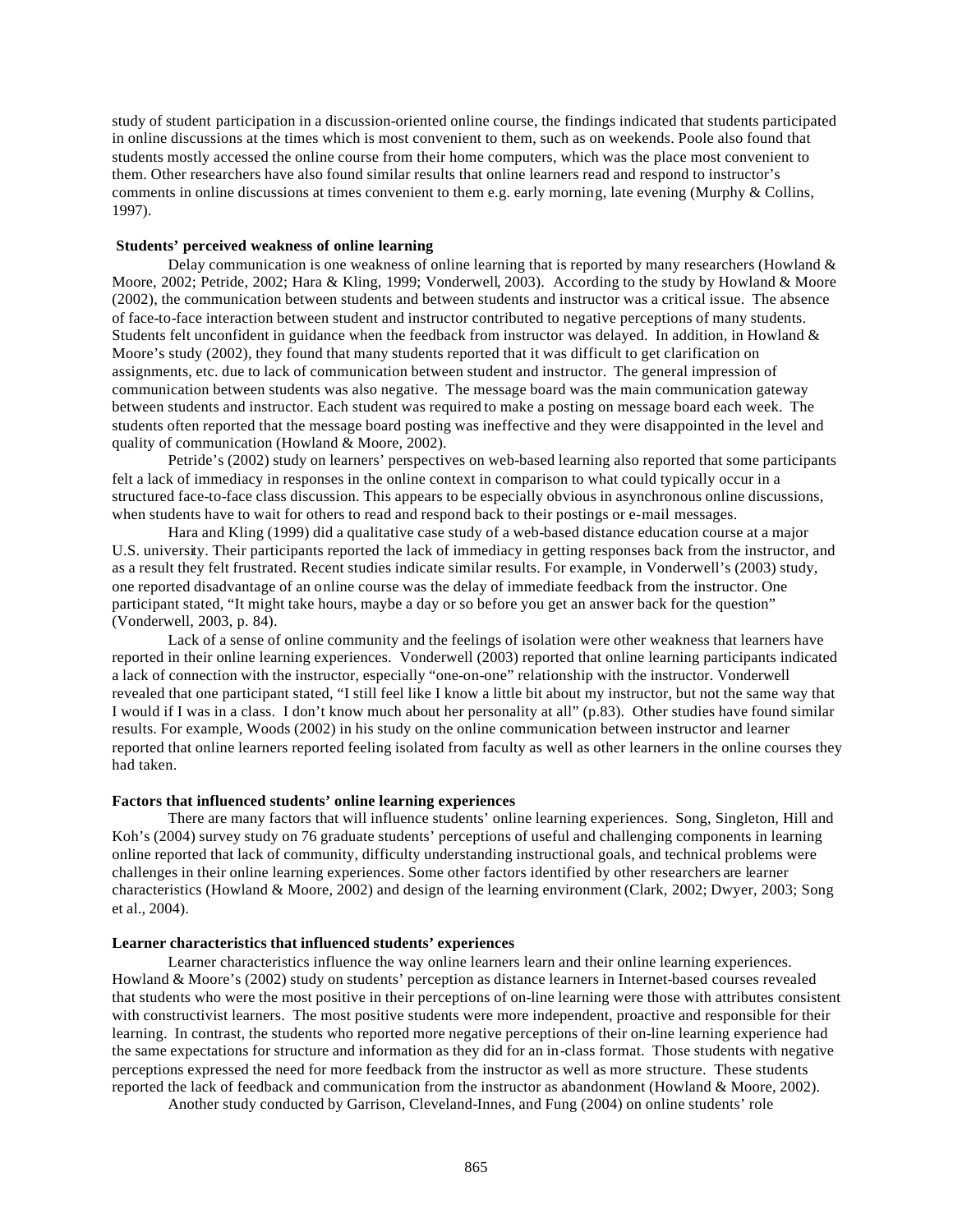adjustment suggested that students do see a difference in the learning process and a need for their role adjustment and the online learning should be viewed as more cognitive or internally oriented. Garrison et. al (2004) also pointed out that online learners must take more responsibility, adjust to a new climate, adjust to new context, synthesize ideas, learn how to participate, synthesize ideas, apply ideas or concepts, and stimulate their own curiosity to be successful in online class.

### **Learning Environment that influenced students' experiences**

Another important aspect of the on-line experience is the design of the on-line environment itself. Clark (2002) stated in *Myths in E-learning* that the effectiveness of e-learning "all depends on the quality of the designed content" (p. 599). He also suggested that the content of e-learn ing should be more "meaningful, distinct, vivid, organized and personal" (p.601) to increase students' retention.

In current online education practices, the text is the primary means of communication. Text is found in traditional paper based format, multi-media and on-line mediums. These texts exist not in isolation but within a specific context. The learning style and learning objectives are part of the context in which the text is experienced. According to Dwyer (2003) the use of text alone has been shown to be unreliable for the most effective communication between individuals lacking shared concrete experiences. However, the level of effectiveness of textural communication is enhanced when incorporated with feedback, analogies, questions and visuals.

Images can convey the meaning better than words. As Clark (2002) stated, "A picture really is worth a thousand words and the on-line environment can take advantage of the ability to include animation, photographs, video and other graphics" (p. 601). Dwyer's (2003) meta-analysis study on examining the effectiveness of text based internet learning environment revealed that the inclusion of visual images in the learning environment can be extremely effective but the inclusion of visual images should be based on specific educational objectives. He also found that visualizations are effective according to the type of visualization and the type of learning objective and some visual aids are highly effective in achieving specific learning objectives.

When the learning environment is varied rather than text communication only, students feel more satisfied with their learning. Thurmond et al.'s (2002) study of evaluating 120 students' satisfaction in a web-based learning environment asserted that the virtual learning environment including emails, computer conferences, chat groups, and online discussions has a greater impact on student satisfaction than does student characteristics. Song et al.'s (2004) survey study also asserted that design of the course is one of the helpful components in their online learning. Other helpful components included comfort with online technologies, time management and motivation of the learner.

# **Methodology**

*Research design* The design selected for this research study was qualitative in nature using interviews, observations, and documents. Qualitative research provides an understanding of a situation or phenomenon that tells the story rather than determining cause and effect (Fraenkel & Wallen, 2003; Glesne, 1999).

Techniques for conducting qualitative research include observations, interview, and document analysis. Triangulation—putting together various types and pieces of information –can lead to a better analysis or interpretation of a situation. According to Patton (1990), "Studies that use only one method are more vulnerable to errors linked to that particular method than studies that use multiple methods in which different types of data provide cross-data validity checks" (p. 18). Interviews and observations are only two parts of that process. Strengthening the information collected from observations and interviews with other data is not essential, but desirable (Stake, 1995). The data collection techniques used in this study consisted of the structured and unstructured interviews, observations, and documentations.

*Data Collection* Data were collected using the following methods: interviews, observations, and documents. Multiple sources for data collection will allow the researchers to use different data sources to validate and crosscheck findings (Patton, 1990). Documents were collected and evaluated as additional resources for the study. Each participant in this study engaged in two interviews. One of the interviews was structured and the other was unstructured. Two observations were conducted in an effort to gain more qualitative data. The observations were approximately 60-minute sessions. The observations were conducted in the setting that participants usually completed their online coursework. Documents were collected from all participants. These documents were printouts and other information to substantiate information that was already collected and witnessed during the observations and interviews process. Data were analyzed to answer the research questions and to cross reference similarities and differences among participants.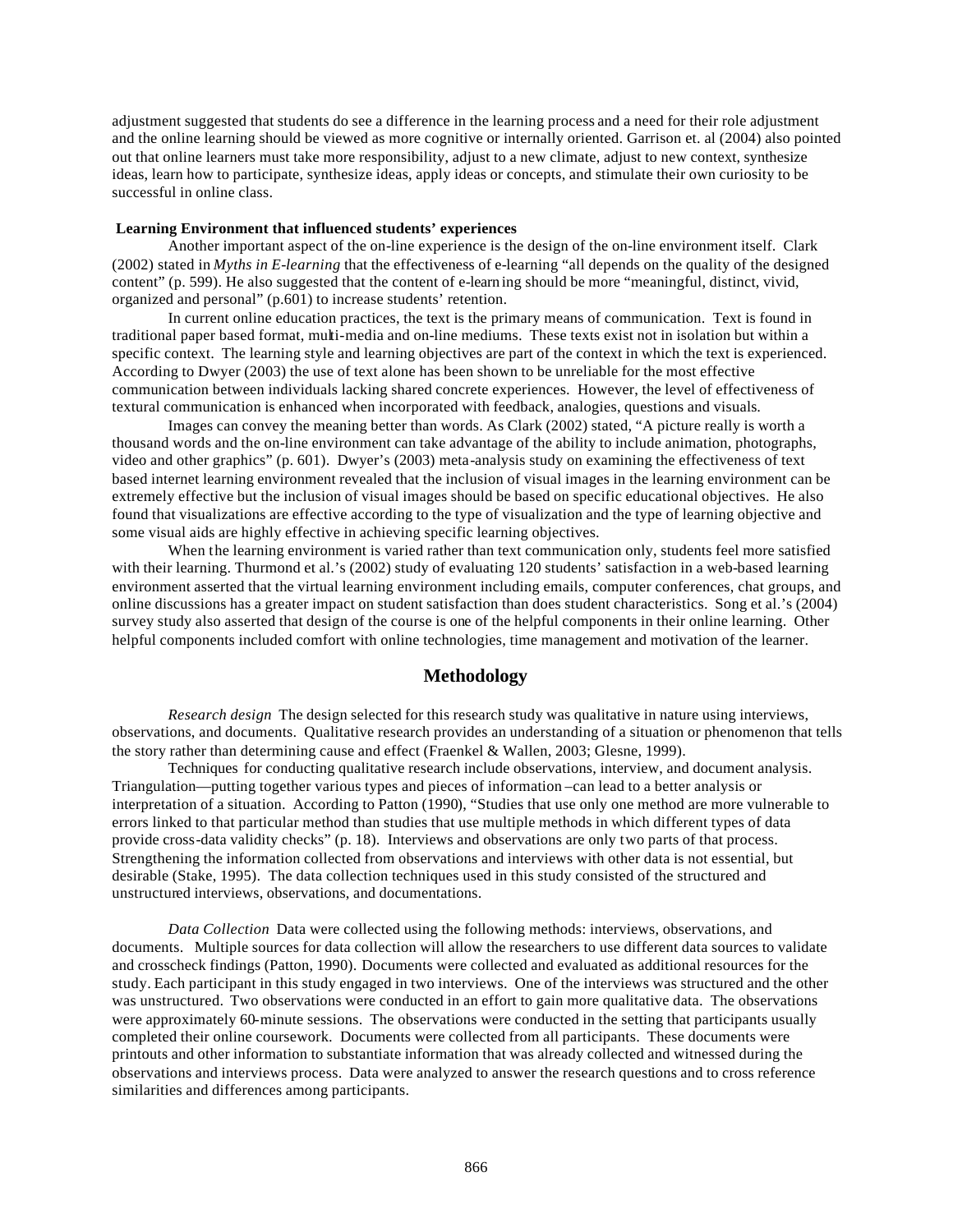*Interviews* Fraenkl & Wallen (2003) have suggested that interviewing is an essential method for checking the accuracy of the impressions that a researchers has gained through observations (p. 455). Interviews can be conducted in several ways-with prepared questions, a protocol or interview guide, or as an unplanned event. Patton (1990) described six different types of questions that all contribute valuable information to the research study: (a) experience/behavior questions-what the individual does in this situation or has previously done; (b) opinion/value questions-what the individual thinks or believes about a situation or issue; (c) feeling questions-what the individual's natural emotional responses would be to a situation or issue; (d) knowledge questions-what facts the individual knows about the situation or issue; (e) sensory questions-what sensory response the individual would have to the situation or issue; and (f) background or demographic questions-what characteristics describe the individual. Each of these questions guides the researcher in developing an understanding of the phenomenon. This study employed a variety of questioning techniques (see Appendix A) to encourage the participants to describe their perceptions of the quality of online education based on their own experiences.

Formal structured interviews were conducted for each participant at the beginning of the study. Each participant's interview lasted approximately 60 minutes each. The interviews were conducted at the convenience of the participants, such as in their dorm room, office, or the campus library. Unstructured interviews were conducted with each participant. The unstructured interviews lasted approximately 45-60 minutes. Each participant had an unstructured and a structured interview. Sample questions asked during the formal interviews included: As a student, how does your experience of online educational programs compare with traditional in-class instruction? How do you like or dislike it? As a student, how would you rate the overall quality of the online instruction you receive? Very good, good, moderate, or not good? Why? In what ways could online education programs serve your educational needs? As a student, how do you feel about the communication between yourself and the instructor? Between you and other students?

Questions for the unstructured interviews were based on things that were observed or were not seen during observations. Also, much room was allowed for spontaneous questions and responses from both the participants and the researchers.

*Observations* Observations were conducted from February to May during the spring semester of 2004. An integral part of qualitative research, observations allow the researcher to determine if what the participant has said in the interview is transferred into action during the online learning experience. Participant observation "gives a firsthand account of the situation under study and, when combined with interviewing and document analysis, allowed for a holistic interpretation of the phenomenon being investigated (Merriam, 1998, p. 102). During the observation process, field notes were made and transcribed. Pictures about the setting of the environment where the participants normally work for online classes were also taken.

Participants were given the opportunity to schedule their observations at their convenience and in settings conductive for them. Each participant was observed twice. Some of the observations took place in the participant's homes, dorm rooms, offices, or the campus library. During the process of observation, extensive field notes were taken. Those notes included participants' study habits, description of the physical environment where the participants were studying, and how the participants were actively or inactively involved in his/her online learning.

*Documentation* Fraenkel and Wallen (2003) indicated that documents refers to any kind of information that exists in some type of written or printed form intended for private or public consumption public and are available to the researcher for analysis. Thus, photographs, participants' email messages, printed version of the class layout, and participants' submitted assignments along with class syllabus were collected as data sources.

Documents concerning online education were collected from all participants. These documents included syllabus, course information, tests, study notes, discussion board postings, emails, etc. The majority of the documents received from the participants were printouts from each participant's course site. The purpose of implementing observations, interviews, and documents was to provide trustworthiness and accountability to the data. The researchers were attempting to determine whether the participants' actions and interview responses were the same. The researchers examined how closely what the participants said in the interview, and observations were aligned with what actually happened in the typical online learning settings.

*Participants* The sample for this research study were three students enrolled in online learning courses. The participants received online instruction from two different universities (University of Southern Mississippi, and Mississippi State University) and one community college (East Mississippi Community College) in Mississippi.

Fraenkel & Wallen (2003) have concluded that purposive sampling is based on the assumption that one needs to "select a sample from which they feel will yield the best understanding of whatever it is they wish to study"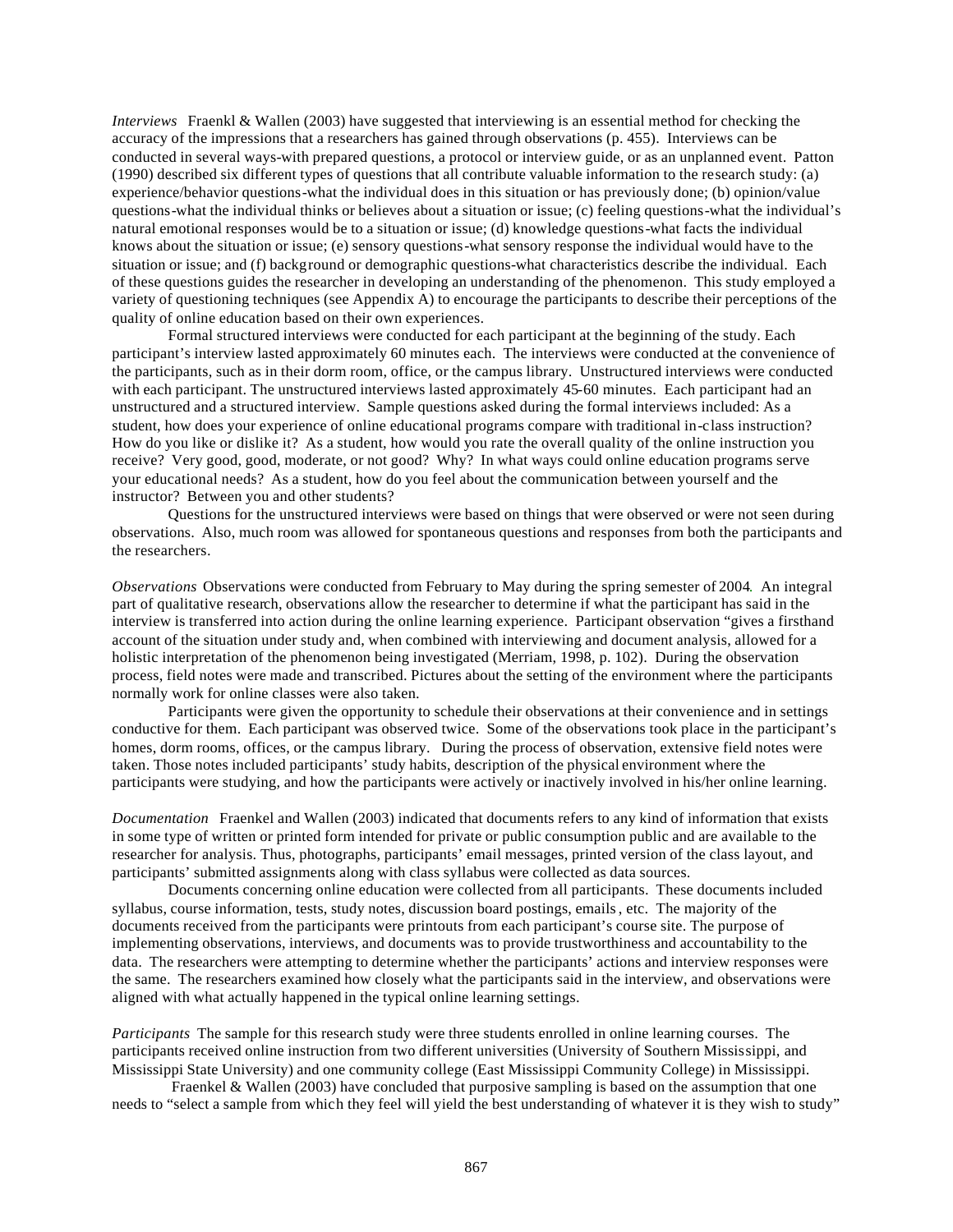(p. 440). However, convenience sampling was used in this study. Two males and one female student participated in this study. Among the three, one was Caucasian, and two were African American. These participants were all enrolled in online classes. Their exams and other assessments were completed online. Two of the participants received instruction delivery via WebCT and the other participant received instruction via Blackboard. Two of these participants were non-traditional students. One was a housewife of approximately 42 years old, and the other participant was almost 40 years old and held a full time job. Both participants took undergraduate courses offered online. The third participant was a traditional student of 25 years of age, who took graduate online course.

*Procedures* The initial step in the procedure was the selection of study participants. Convenience sampling was done because the participants were known to the researchers. Participants' interviews and observations were then conducted during the spring semester of 2004. Structured interviews with the participants were first conducted separately. Conversations were recorded during the entire interview processes. Following, the participants engaged in unstructured interviews two weeks later. The interviews were conducted in different places to accommodate the needs and convenience of the participants. One participant was interviewed twice in his dormitory room. The second participant was interviewed twice in her home. The third participant was interviewed in his office once and once at the campus library.

After the completion of interviews, data were organized and preliminarily analyzed. The first observation was then scheduled upon the participants' consent to see how he/she worked for the online class. A week later, the second observation was scheduled with participants to confirm whether or not there had been any change in participants' behaviors when the participants became familiar with the research process.

During the process of the first and second observations, various documents were collected. Photographs were taken for the physical setting of the online environment of the participants. The online class design and layout were also printed as archival data. Some other documents such as syllabus, discussion posting messages were also collected during this stage of the process.

*Data Analysis* Data analysis is a key component of qualitative research. Transcripts made of audiotaped interviews were checked for accuracy against the original recordings. Data analysis was also conducted simultaneously with data collection. Extensive coding of the interview and observation transcripts was conducted by researchers. The constant comparative method (Glaser & Strauss, 1967) was used to analyze the qualitative data from different sources over time. Data were organized around each research questions, which related to experiences of students who were taking online classes and the factors that shaped those experiences. The researchers examined the interviews, observations, and archival data for similarities and differences. This information was then complied around two major areas. These areas were positive experiences and negative experiences of online education.

The positive experiences included: flexibility, cost-effectiveness, convenience, self-paced, availability of technical support, and ease of connection. The negative experiences included: delayed instructor feedback, unavailable technical support from instructor, self-regulation and self-motivation, and a sense of isolation. The factors that attributed to particpants' positive experiences were: easy access to computers and Internet, welldesigned course layout, available technical support from the university and library, spontaneous grade postings after assessments, and flexible class participation time. The factors that attributed to participants' negative experiences were: untimely or lack of feedback from instructor; monotonous instructional methods, lack of technical support, lack of interpersonal communication, and poorly-designed course interface. Limitations of the analysis is reported and discussed in the findings section of this paper.

Data collection and analysis provided answers to the following research questions: (1) What is the experience of students who are receiving online education? (2) How do students perceive the quality of online education from their experiences? (3) What factors shaped the students' online education experience? (4) How do those factors contribute to the quality of online education?

### **Findings and Discussion**

The purpose of this study was to examine students' perceptions towards the online education based upon the online learning experiences they had. Students perceptions toward online education based on their own experiences have been examined. The factors which shaped those students' online education experiences have also been investigated.

The findings of this research will be grouped in two clusters: students' positive experiences and negative experiences. The students' positive experiences were: flexibility, cost-effectiveness, electronic research availability, and ease of connection to the Internet. The students' negative experiences were identified as: delayed feedback from instructors, unavailable technical support from instructor, lack of self-regulation and self-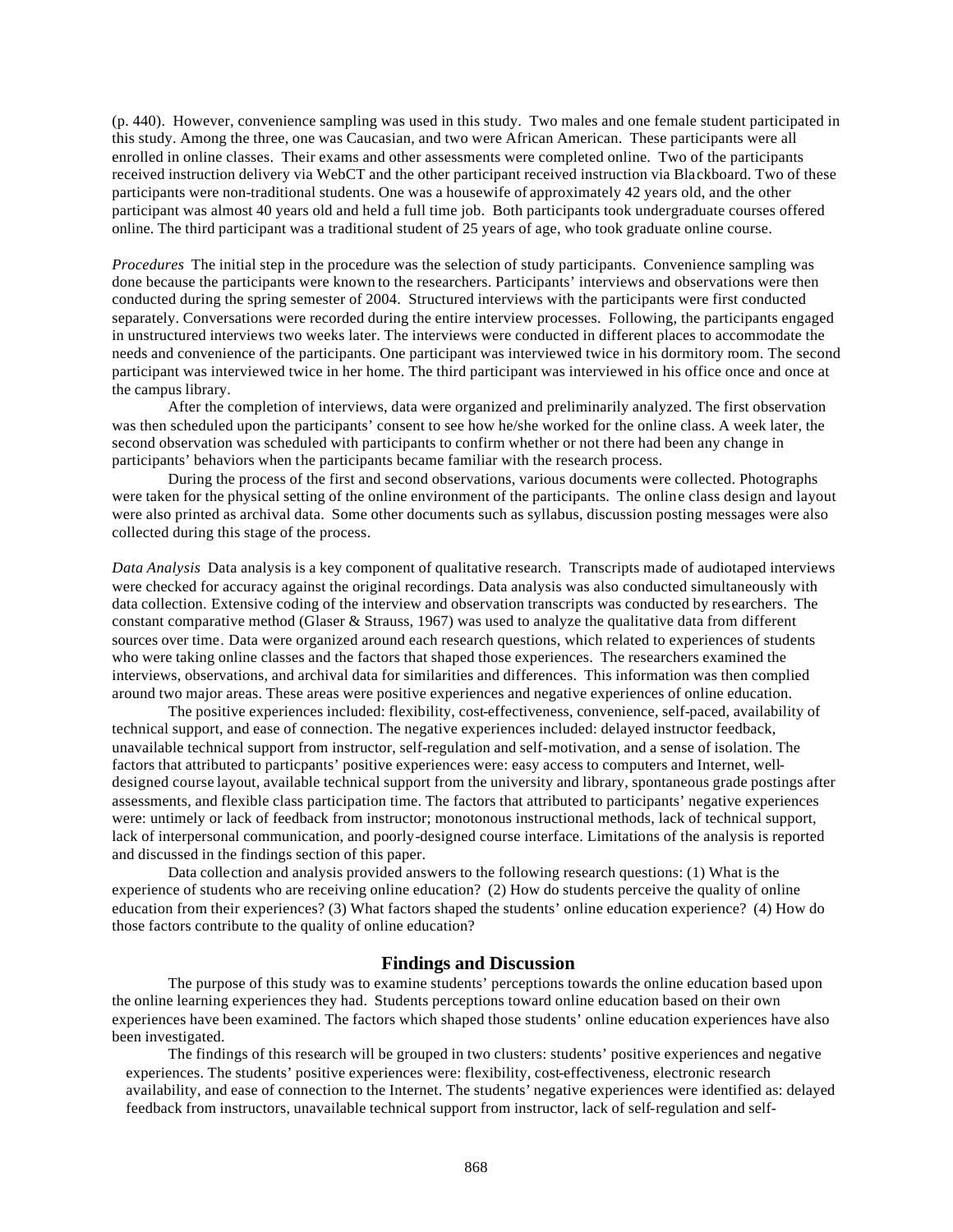motivation, and the sense of isolation. Factors that contributed to students' positive experiences were: flexibility of class participation time and self-paced study, cost-effectiveness of online class, electronic research availability, well-designed course layout, ease connection of the Internet, easy navigation of the online class interface, and familiarity with the instructor. Factors that contributed to student' negative experiences were: delayed feedback from instructor; unavailable technical support from instructor, lack of self-regulation and self-motivation, sense of isolation, monotonous instructional methods, and poorly-designed course content.

#### **Positive experiences and contributed factors**

# *1. Flexibility*

The flexibility of online education has been widely recognized as one advantage. The most important factor that contributed to participants' positive experience was the flexible class participation time. All three participants in this study emphasized the convenience they enjoyed from not being required to drive to campus, and plan their work and study at their own time. Flexibility with time was one positive experience found in this study. Students could log in to the online course at any time when they are available. "It allows me to take to log on at will and view my courses and assignments at will." "I don't have to worry about trying to find time to come to campus or a pointed pace to meet with the instructor." "One benefit of online course is that you don't have to worry about trying to find time to meet as a whole class". "I have very little time to dedicate to coming to a campus to pursue my education because I am a full time mom." "There is no hassle in trying to rush to get to class." "You're never late for class." One of the non-traditional students reported that he had a full-time job that was extremely demanding and the only option he had at that time was the online class. This student had strong emotions about the sacrifices that he perceived his family had made due to his pursuit of a higher education degree. He expressed anger towards the educational system for not making it easier to attend college. "More online courses would have been a huge benefit…less time away from my family."

Flexibility with self-paced study is another positive experience found in this study. The participants had full control of when to study the required knowledge content by instructor. It was considered as one remarkable advantage for the fulltime employee and the full time mother. "You can pace your work at your own time and you don't have to listen to lectures by the instructor." "Basically, I get to work around my own time schedule." "It helps me to manage my time." "You have time to sit back and reflect your initial reactions to the discussion topics."

Participants also perceived online education as an enjoyable experience when studying with no pressure from the instructor and the other students. The participants felt convenience was also important because "There is no distraction from your classmates", and "There is no one looking over your shoulder or checking your homework or forcing you to read." "You can pace your work at your own time and you don't have to listen to lectures by the instructor."

### *2. Cost-effectiveness*

All the three participants agreed to the cost-effectiveness of online education. Although they have to pay extra for a fee so-called "Special class fee", compared to the automobile, gas, textbook, and meal cost, they would rather take online classes to save those extra expenses. "I think online courses save me money. I have less automobile cost because I don't drive come back and forth to campus." "I spend less on class materials, because I fell online courses require fewer books if any. I don't spend extra money on backpacks, notebook papers, parking decals or fines. I feel that I make more efficient use of my money while taking online courses."

### *3. Electronic research availability*

Electronic research availability was the third positive experience had by the participants. When the graduate student was required to do some research work, the digital library was his first choice. The student perceived that the library provided a good support on the research activities in the online class. "As far as research support, our library did a good job. We can use online databases. If we have any questions, we can call the librarian, the librarian can help us to answer the questions." "If the book or article in not available in the library, we can use the library loan." "The online indexes and databases are open to all students."

#### *4. Ease of connection to the Internet*

The ease of connection to the Internet is the fourth positive experience found in this study. The easy access to computer and Internet stimulates students' interests to access their online courses quite often. Since they have access at home or at the dorm, they didn't need to drive to campus or school to access their online class. Some could receive discounts on Internet access due to the enrollment of online class. "With this online program available through internet, getting a degree is possible." "I have Internet access at dorm, I can access my course at any time, and it's so easy for me." "I am able to get dial-up Internet access cheap from university."

### *5. Easy navigation of the online class interface*

The well-designed online course made it easy for students to navigate and find the information they were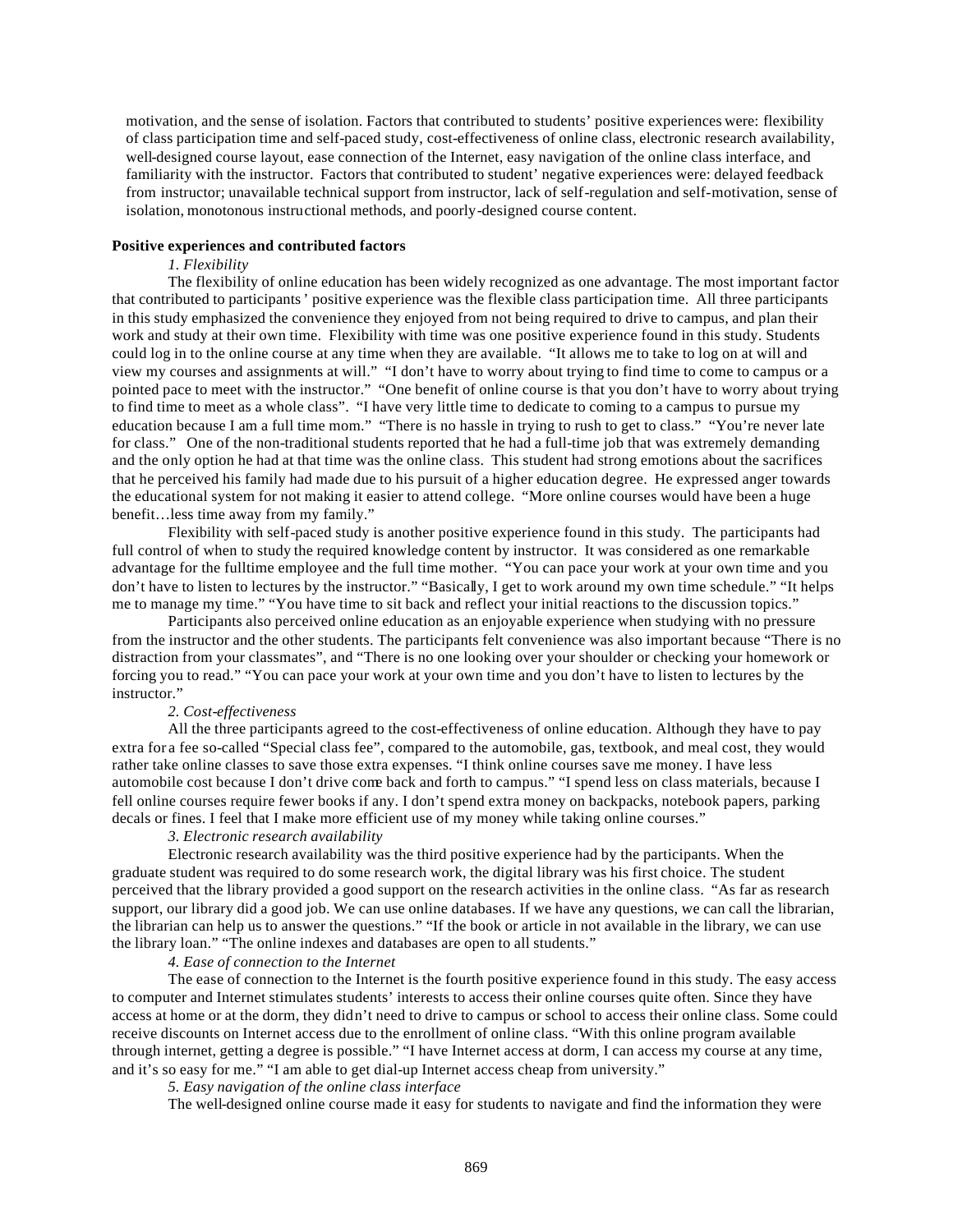seeking. Two kinds of courseware technology were utilized by different participant. Two participants' online courses utilized WebCT, and one participant who took the undergraduate course used Blackboard. Therefore, there were two different kinds of interfaces being used in this study. Two students stated the easy navigation for the whole class design. "The menus on the screen on the Blackboard are very easy to use. I can easily navigate my way around the screen." "The amount of links, information and navigation bar, everything is very simple and laid out on the homepage."

Automatic grading for tests by the courseware was perceived as a good experience by one participant. "I can receive the results for the tests immediately after I took it." A second participant also reported automatic grading by the courseware as a positive of the course. Stating that it was great to see not only your grade for a specific quiz or test, but to have a list of all grades received. Another participant did not receive automatic grading and reported long delays in reporting. The participant stated, "We've already taken three exams, but I still haven't gotten the result from my first test yet."

### *6. Familiarity with the instructor*

One interesting phenomenon found in this study was the comfort level or familiarity with the instructor. One participant indicated that, "I feel good about this class, because I know the instructor pretty well." When asked if this familiarity brought any effect on his perceptions towards the quality of the online class, the participant answer, "I believe this familiarity make me feel more comfortable since I already knew how the instructor behaved and his way of teaching."

### **Negative experiences and contributed factors**

# *1. Delayed feedback from instructor*

The delayed feedback from the instructor was conceived as the main factor which shaped students' negative experience on the quality of online education. Students expect to receive timely feedback from instructors on discussion postings, exam or tests, and submitted assignments. "The feedback from the instructor is not immediate. So far, I haven't received any feedback yet. I think there is a huge need for improvements as regards to the feedback from the instructor". "You must have feedback on exams, discussion postings, and main sources of communication on the regular basis." Students also expect the instructor to reply to email messages or voice mail messages promptly. "She (the instructor) didn't reply to my calls, or my email. I had no way to contact her." It normally took students a day, or several days to wait for feedback from the instructor. "I have to wait for his responses, it normally takes a day or so." The document of discussion postings of one class showed that the instructor only replied to students' messages during the first and second weeks of the semester. The earliest posted answer by students was Jan. 19<sup>th</sup>. The earliest response posted by the instructor was Jan. 19<sup>th</sup>. The next response answer by students was Jan. 19<sup>th</sup>. posted by the instructor was Jan. 29<sup>th</sup>. By that this time the total amount of messages that had been posted were 33, almost one third of Chapter 1 (89 messages). Among the 33 messages, the messages posted by the instructor were ZERO. No wonder the student complained that no feedback had been given to him.

 When students did not receive feedback from the instructor, they felt frustrated, depressed, and less motivated. "This miscommunication killed my motivation and I almost cancelled the class." "Sometimes it was very easy for me to get frustrated when I encounter something that I don't understand." "He is probably busy, spending his day teaching traditional classes. Therefore, he doesn't have to read and respond to emails until after hours." Partic ipants then perceived "Time and response time is a drawback in all aspects of online education." During the conversation, the interviewee mentioned several times about the frustration he experienced because of delayed or lack of feedback from the instructor, such as "I hate this class, no feedback, no response." He shook his head, and sighed deeply when giving the above comment.

## *2. Unavailable technical support from instructor*

When students have technical problems, they need someone to help them. The person that came to their mind first was the instructor. Thus, when the technical support from the instructor was not available, negative experiences will be brought up. One participant mentioned that she and her classmates had no technology background, "Many students have little technical background knowledge of computers". It was even difficult for her to explain the problems she experienced with modern technology. "Some problems or gray areas are hard to sum up in words. It is also difficult for the instructor to always know what the student is trying to say or describe." Thus, she said "I have to seek advice from friends, who were computer literate about how to send and compose messages." They suggested that "A how-to-mini lesson would be ideal.", or "... some type of training or workshop on WebCT before class will be beneficial to us."

# *3. Lack of self-regulation and self-motivation*

While online learners enjoyed the flexibility and convenience of online education, they also needed to keep in mind that they had to take some responsibility for their own learning. Due to the freedom and convenient nature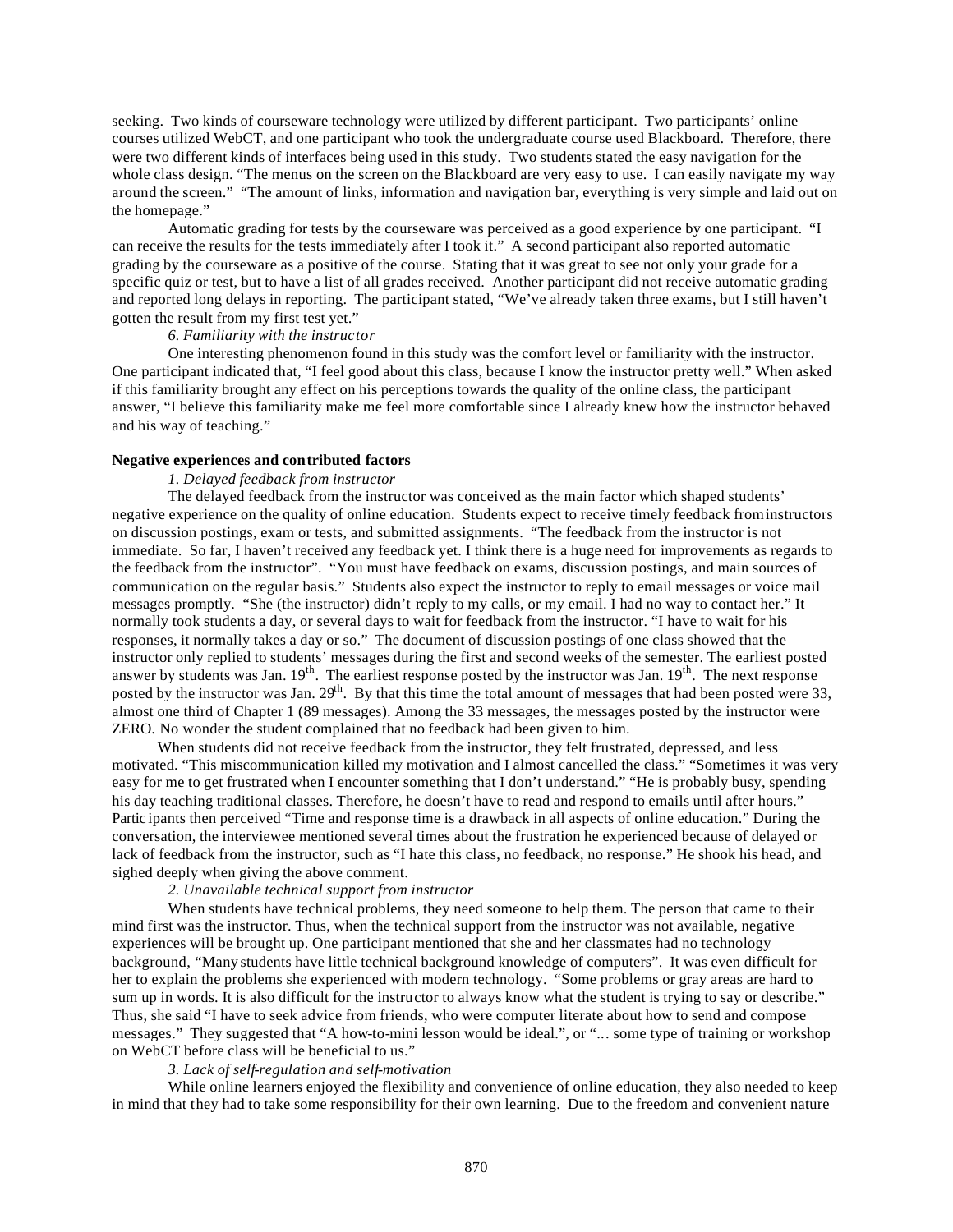of online courses, self-regulation and self-motivation are highly expected for students to be successful. When students can't control him/herself, he/she might miss the due date for the assignments, or even the dates for the tests. One participant missed the deadline for one of his tests. He had to keep contacting the instructor for an opportunity to make up the test. However, he couldn't contact the instructor through any means, which also caused his negative experience due to this lack of connection. The participants stated, "You must be really self-motivated and focused". "I am easily distracted and I put off things until the last minute". Sometimes they even complained about the freedom and independence they had enjoyed, "Independence and freedom can get you in trouble." "It is so easy to not to complete an assignment." "You don't have a specific time to do your work, so it's very easy to get off track and lose focus." "If I were in a traditional class, at least I can talk to classmates, and we may remind each other about the due dates for assignments and tests."

Participants in this study spent their time on housework, babysitting, other coursework, or activities. Because the class didn't meet, sometimes they forgot that they were taking online courses. "Sometimes I will forget my assignments." However, the participant realized that he needed to control himself, and motivate himself, "If  $\tilde{I}$ could have spent some time in preparing for the test, I wouldn't have gotten such a bad score." He also realized that he spent too much time on other things, such as talking on the phone, and traveling. "Sorry, I talked too long (he spent 30 or more minutes talking on the phone." "I had too much travel this year, because I had to go for an interview."

#### *4. Sense of isolation*

There are a variety reasons that caused a sense of isolation for online learners in this study. One reason was the lack of interpersonal communication or interaction between instructor/student, and student/students. "You can't talk to teacher face to face on a regularly basis if at all." "You miss out hands-on experiences done in class, and you won't be able to interact with other students." The participant felt a strong isolation in the online class he was taking because he kept saying "I feel I am nowhere and live in a lonely island." Especially when there is no group work for online learners, they won't even have chance to talk to their group members. Consequently, students don't know the instructor, and don't know his/her classmates. "So far I don't know how many classmates I have, and who they are." "Although the instructor listed her number on the class page, but I can never reach her."

### *5. Monotonous instructional methods*

Another reason that caused the feeling of isolation was the monotonous instructional methods used in the online class. Two participants in this study indicated that the message board was the only communication and interaction method used by their instructor. "We only communicated through discussion boarding. She (the instructor) won't reply to our email message. As far as the chatting room, we never used it in this class. If we can meet in the chatting room, it will be so much better." The monotonous instructional methods also included class materials the instructor prepared for students. Printed materials were solely used in the graduate level class. In the music appreciation undergraduate level class, sound files and graphics are also utilized as supplementary teaching materials. Comparing those two, the participant in the monotonous learning environment expressed his feeling and suggestion, "Everything is printed. If we could have different material, such as audio, video, or even let us rent some video and write a report on it, I will feel better for my learning."

### *6. Poorly-designed online course content*

A well-designed course interface can improve students' use of class pages. But a poorly designed course interface will make students lose in seeking information. "I don't know where she (the instructor) put the page for... (a certain assignment), it was there two days, but now it is gone." The structure of one course design was not logic. They were the detailed syllabus and the extended syllabus. Under the extended syllabus, there are two links, one is the detailed syllabus, and the other one is the chapter outlines. But the chapter outlines were not linked. The interviewer also noticed the inconsistent design of the course from the archival data documents. This inconsistency caused students' confusion and frustration in finding information they need.

Participants' overall rating of the quality of online education indicated that they did not believe that they had received a good quality online education. In addition, from their experiences, the online courses they had taken did not meet the IHEP benchmark criteria. IHEP benchmarks states:

Feedback to student assignments and questions is constructive and provided in a timely manner. Proper orientation is advised to students before starting an online program. Students are provided with supplemental course information about course objectives, concepts, etc. Students have access to sufficient library resources that may include "virtual library". Students are provided with support services, such as information programs, technical and proctoring requirements, training, technical assistance, student service personnel, and a structured system to address student complaint. (p. 2-3).

One positive thing indicated by all participants was that they all had access to electronic library resources.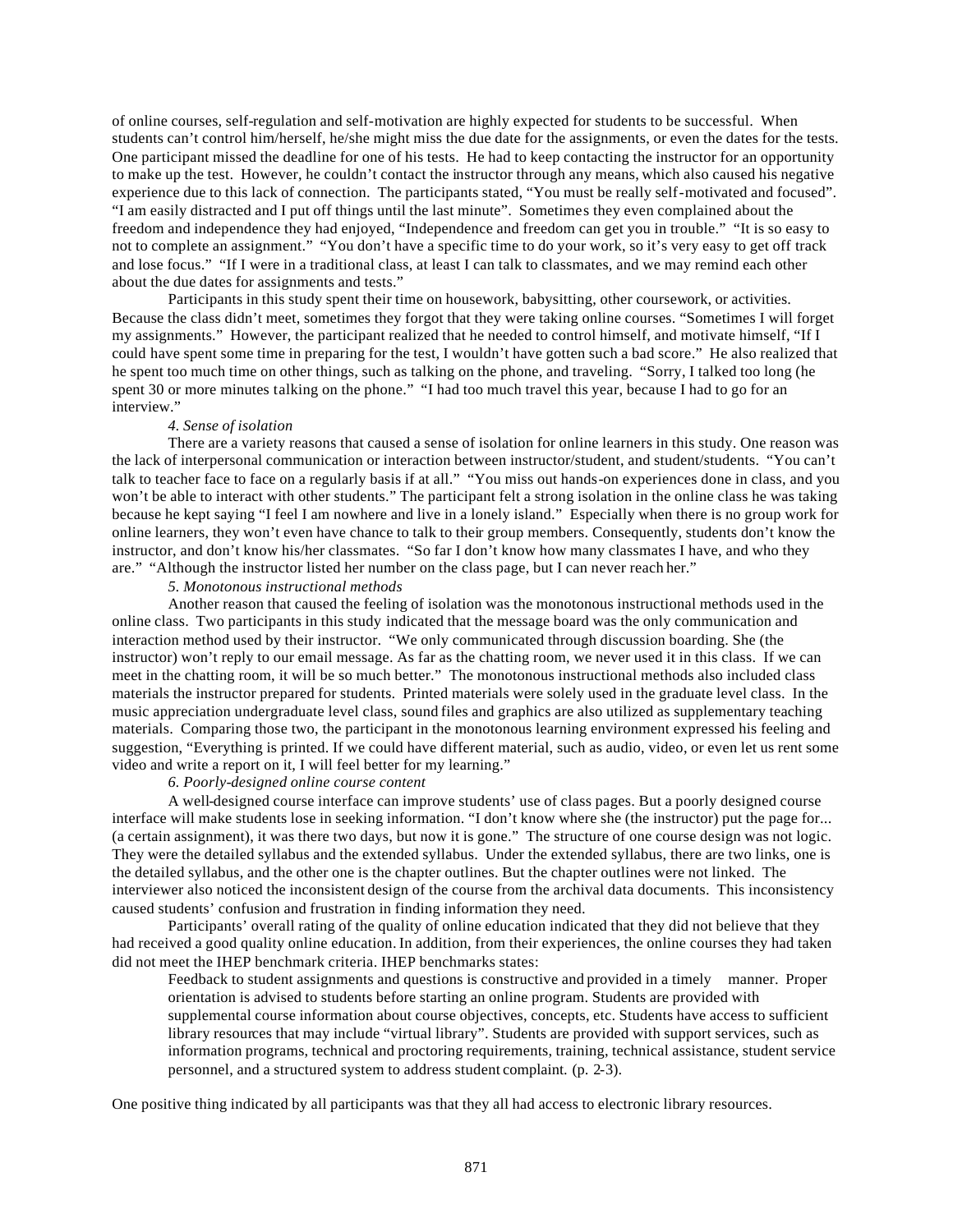However, they all expressed their dissatisfaction on the delayed feedback, frustration of helplessness, and no orientation before the online classes were given. Therefore, the participants did not perceive their online education to be of high quality.

### **Conclusions and Recommendations**

The purpose of this study was to gain an understanding of students' perception of online learning. Qualitative research methods used in this study were well suited to achieve this goal. The depth of information gained through the analysis of interviews, observations and archival data have provided a level of understanding that quantitative methodology could not have.

While receiving online education, participants gained both positive and negative experiences, although their experiences tended to be more positive. Flexibility of class participation time and self-paced study, costeffectiveness of online class, electronic research availability, well-designed course layout, ease connection of the Internet, easy navigation of the online class interface, and familiarity with the instructor contributed to participants' positive experiences. Factors that contributed to student' negative experiences were: delayed feedback from instructor; unavailable technical support from instructor, lack of self-regulation and selfmotivation, sense of isolation, monotonous instructional methods, and poorly-designed course content.

These findings were supported by the majority of the research literature that was reviewed in this study. Reflection, flexibility, and convenience are reported as strengths of online education by several researchers (Petrides, 2002; Vonderwell, 2003; Poole, 2000; & Murphy and Collins, 1997). Some contributing factors as regards to participants' negative experiences could also be found in similar studies found in the literature. As Howland & Moore (2002) pointed out the level and quality of communication between students and between students and instructor was a critical issue. Petride (2002) revealed the immediacy in responses affected learners' experiences. Vonderwell (2003) and Song et al. (2004) also reported the lack of a sense of community in students' online learning experiences.

This study also found the feeling of familiarity with the instructor influenced students' learning experiences. When the online learner knows the online instructor, he/she may feel more comfortable while taking the instructor's online class. Based on this finding, a question may be raised as to whether or not an online class should be taught by first-year faculty? Further research may be conducted to examine the effectiveness of online teaching by first-year faculty and senior faculty.

When participants were asked to evaluate the overall quality of online education they received, their answers were moderate. Moderate quality of online education implies that they were not very satisfied with the education received, or they did not perceive that the online education they received as of high quality. The participants' personality may have some bearing on how responsible they felt for their own learning. Online learner may need to change their own behaviors such as lack of self-motivation, spending too much time on the phone, or not being an active and constructive learner. However, when their negative experiences were examined, all of the factors except the one related to learner characteristics (lack of self-regulation or self-motivation) are related to the online instructor.

Participant's in this study felt lost, frustrated, and isolated because there was lack of immediate response or no feedback from the instructor. When the course content was not organized, it increased the level of perplexity and nervousness of online learners. When participants encountered any technical problems, the instructors were not able to assist them. Even when the instructor could not help them, no other technical person could help the online learners either. When the instructional methods were only through textbooks, or discussion postings, students' learning was not effective. The learners just completed assignment and turned them in without transferring and assimilating the knowledge from textbook to their own.

The authors concluded that in the process of ensuring the quality of online education, the instructor plays a key role. Not only because the instructor "faces" the students directly, but also because more responsibility has been put on the instructor's shoulder. However, this does not mean that the administrator should be set aside in the quality assurance of online education. More importantly, the administrator should provide sufficient supports (training, administrative, monetary, and promotional), hire qualified faculty, and motivate faculty to provide effective online teaching.

This study was conducted with students from two universities and one community college in the south. Convenience sampling, rather than another sampling technique was used. If a different sampling technique had been chosen, the results could be different. Therefore, future research could be done with a homogeneous group of students, using a larger sample size; including more universities and colleges in the study.

This study has contributed to the literature in the area of on-line education. It has also provided valuable information from students that can serve both online instructors and administrators in providing more effective on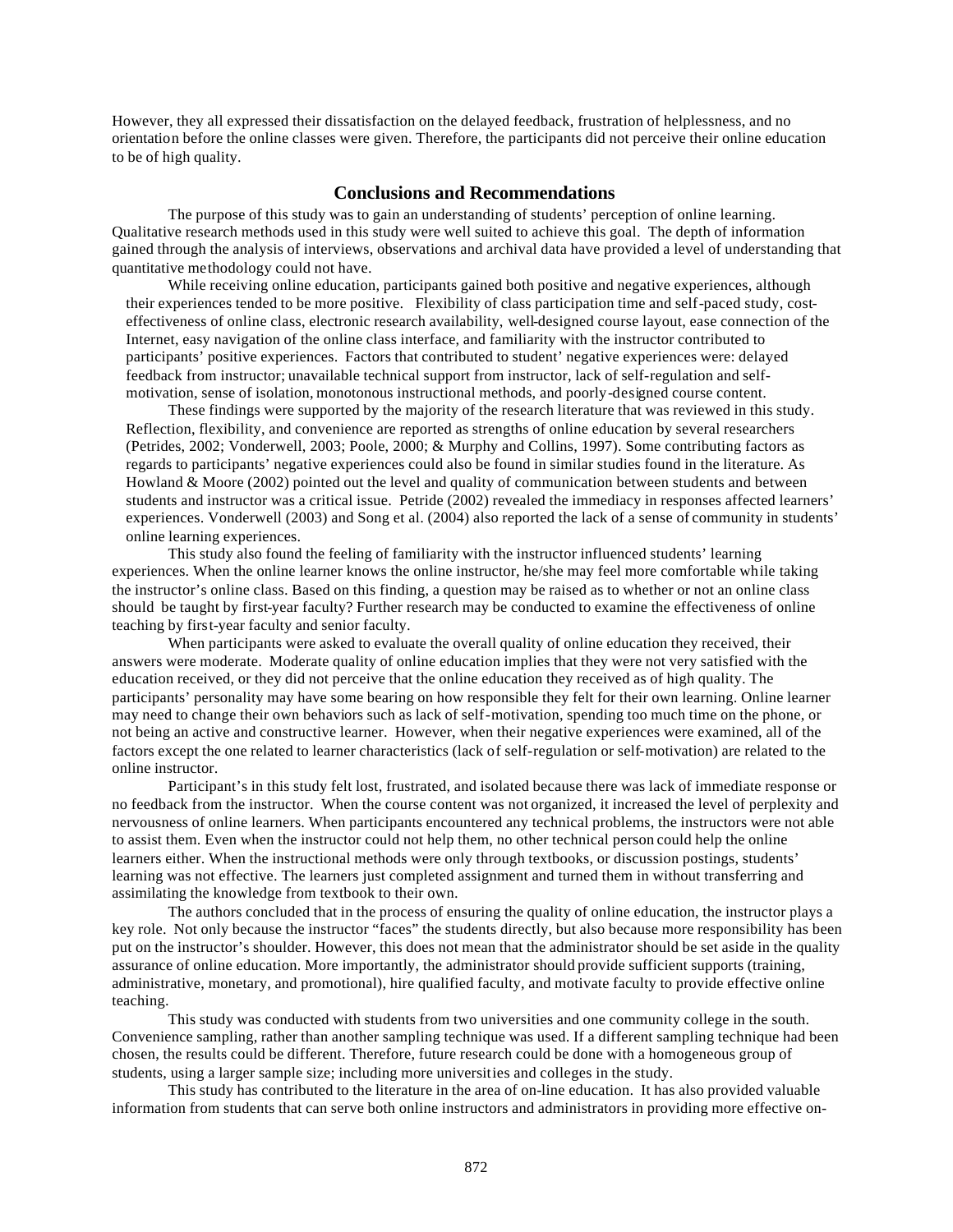line education. This study suggests that IHEP benchmarks should be adopted by every institution of higher education as a measure of the online programs each institution offers. When the online education programs do not meet the benchmarks, students won't perceive their online education to be of high quality. This study has also shown that more research need to be conducted in the area of improving communications and utilizing multi-media to enhance the on-line educational experiences of students in regard to both course content and social connectedness.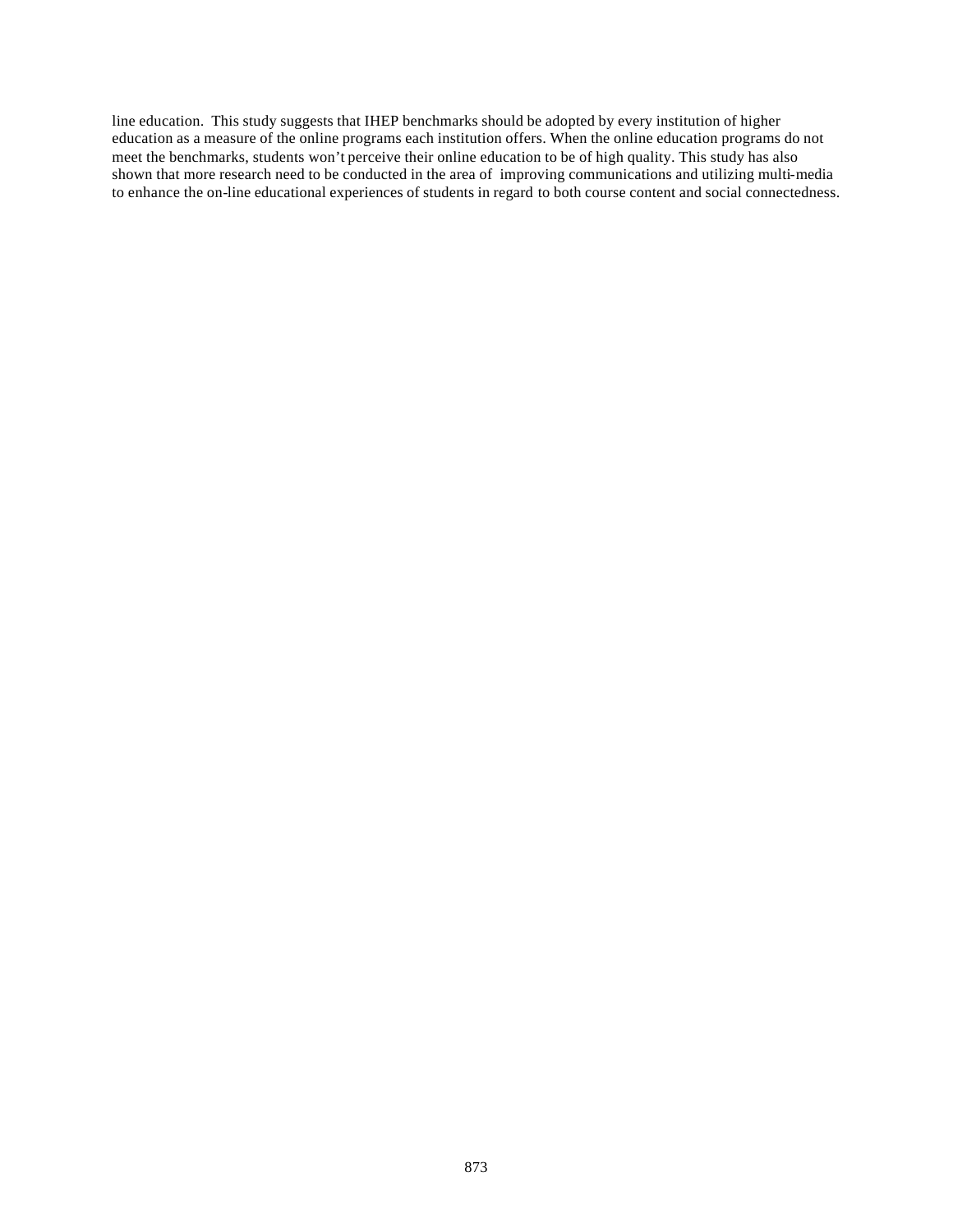#### Appendix A Interview Questions

- 1. As a student, how does your experience of online educational programs compare with traditional in class instruction? How do you like or dislike it?
- 2. In what ways could online education programs serve your educational needs?
- 3. As a student, how do you feel about the communication between yourself and the instructor? Between you and other students?
- 4. As a student, do you think your learning outcomes could be achieved through online education? Why? How?
- 5. As a student, how do you view the feedback from instructor? Is it in a timely manner? Constructive? Please give some examples.
- 6. As a student, how do you think the technical support provided from university? Do you receive any other type of support, such as enrolling in online class, electronic database, and written information about the program? If you have any complain, is there anyone you can address to and solve your problem?
- 7. How do you view your online educational environment? E.g. Quality of graphics, layout, user friendly, navigation, etc.?
- 8. How does the amount of course work in your online education program compare with traditional in class instruction?
- 9. As a student, what could you do to improve the quality of your online education?
- 10. What do you think are the important factors determining the quality of the online instruction you receive?
- 11. What factors would lead you to choose online educational programs rather than traditional in-class instruction?
- 12. As a student, how would you rate the overall quality of the online education you receive? Very good, good, moderate, not good? Why?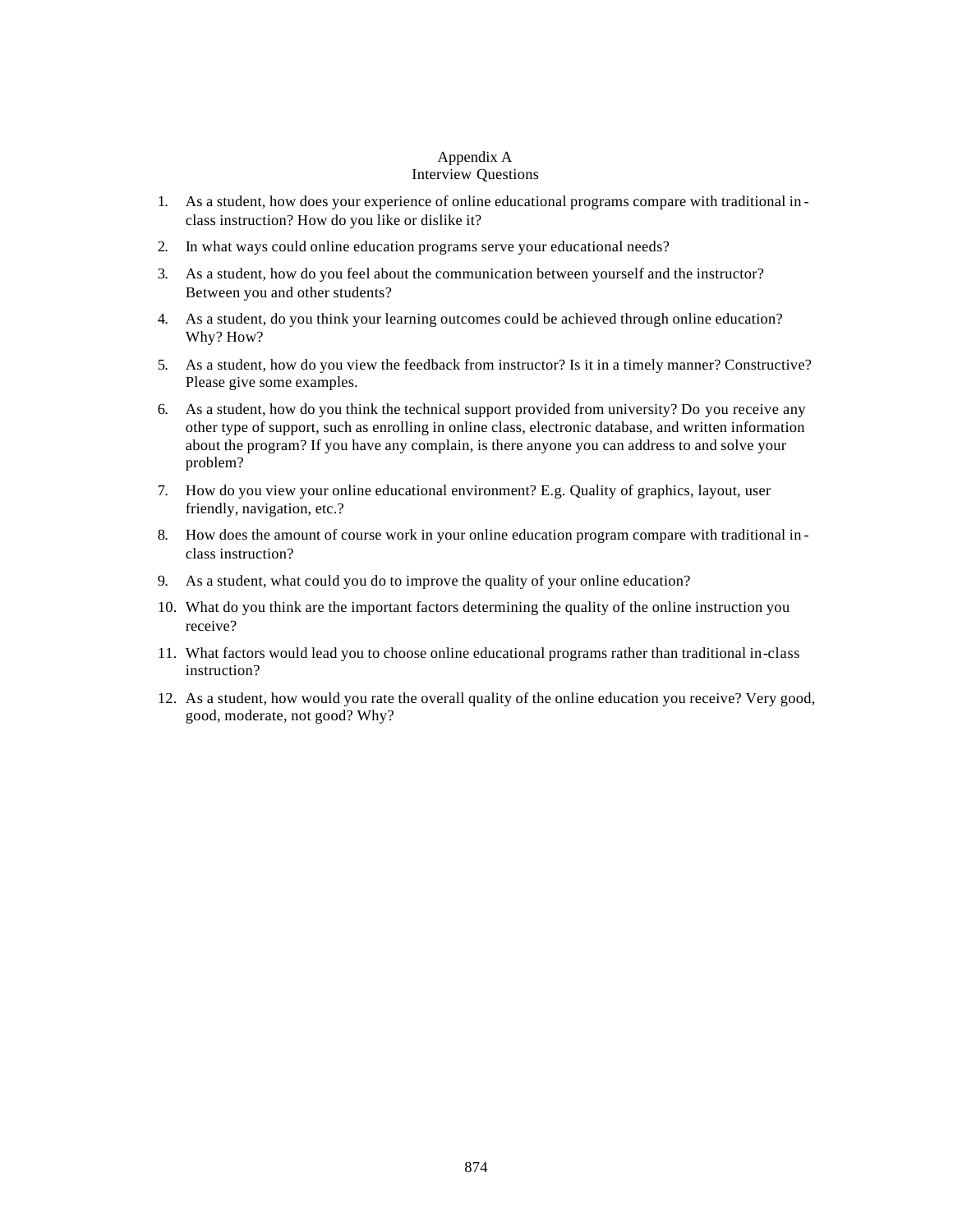### **References**

- Alley, L. R. (2001). What makes a good online course? The administrator's role in quality assurance of online learning [Electronic version]. *Converge, 4*(11), 50, 52-53.
- American Council on Education. (November, 2003). *Guiding principles for distance learning in a learning society.* Retrieved December 3, 2003, from http://www.acenet.edu/calec/dist\_learning/dl\_principlesIntro.cfm
- American Distance Education Consortium. (January, 2003). *ADEC guiding principles for distance teaching and learning.* Retrieved December 3, 2003, from http://www.adec.edu/admin/papers/distanceteaching\_principles.html .

American Federation of Teachers, Higher Education Program and Policy Council. (2000). *Distance education: Guidelines for good practice.* Washington, D.C.: American Federation of Teachers. Retrieved December 3, 2003, from http://www.aft.org/higher\_ed/downloadable/distance.pdf

- Beard, L.A. & Harper, C. (2002). Student perceptions of online versus on campus instruction. *Education, 122*(4), 658-664.
- Bennett, J.F. & Bennett, L.B. (2002). Assessing the quality of distance education programs: The faculty's perspective. *Journal of Computing in Higher Education, 13(*2), 71-86.
- Biance M. B. and Carr-Chellman, A. A. (2002). Exploring Qualitative Methodologies In Online Learning Envrionments. *The Quarterly Review of Distance Education, 3*(3), 251-260.
- Bower, B.L. (2001, July 1). Distance education: Facing the faculty challenge. *Online Journal of Distance Learning Administration, 5*(3). Retrieved October 4, 2003, from http://www.westga.edu/~distance/ojdla/summer42/bower42.html
- Buck, J. (2001). Assuring quality in distance education. *Higher Education in Europe, 26*(4), 599-602.
- Carnevale, D. (2000). U.S. lawmaker questions quality of the online-learning experience. *Chronicle of Higher Education, 46*(38), 51.
- Chizmar, J.F. & Walber, M.S. (1999). Web-based learning environments guided by principles of good teaching practice. *Journal of Economic Education*, 248-264.
- Clark. D. (2002). Psychological myths in e-learning. *Medical Teacher*, *24*(6), 598-604.
- Cleary, S. (2001, March 12). The downside: Why some critics give Web-based education less-than-stellar grades. *Wall Street Journal*. p. R32.
- Driver, M. (2002). Exploring student perceptions of group interaction and class satisfaction in the web-enhanced classroom. *Internet & Higher Education,5*(1), 35-46. Abstract retrieved December 3, 2003 from EBSCOHost database.
- Dwyer, F. (2003). Assessing Strategies for Developing Effective and Efficient Text for Distance Education: Traditional and Electronic, *International Journal of Instructional Media, 30*(1), 11-23.
- Fraenkel, J. R. & Wallen, N. E. (2003). *How to design and evaluate research in education* (5th ed.). New York: McGraw-Hill.
- Garrison, B., Cleveland-Innes, M. & Fung, T. (2004). Student role adjustment in online communities of inquiry: Model and instrument validation [Electronic version]. *Journal of Asynchronous Learning Network, 8*(2), 61-74.
- Giannoni, K.L. & Tesone, D.V. (2003, March 20). What academic administrators should know to attract senior level faculty members to online learning environments? *Online Journal of Distance Learning Administration, 6(*1). Retrieved September 25, 2003, from

http://www.westga.edu/~distance/ojdla/spring61/giannoni61.html

- Glaser, B.G. & Strauss, A.L. (1967). The discovery of grounded theory: Strategies for qualitative research. Hawthorne, NY:Aldine.
- Glesne, C. (1999). *Becoming qualitative researchers* (2<sup>nd</sup> ed.). New York: Addison Wesley Longman.
- Goodwin, B.N. (1993). *A study of the perceptions and attitudes exhibited by distance education students and faculty at the University of Phoenix online programs*. Unpublished doctoral dissertation, Colorado State University.(UMI No.9424186).
- Hancock, A. (1999). The evolving terrain of distance learning. *Satellite Communication, 23*(3), 24-28.
- Hara, N., & Kling, R.. (1999). Students' frustration with a web-based distance education course. *First Monday, 4(*12). Retrieved April 5, 2004, from http://www.firstmonday.com.dk/issues/issue4\_12/index.html
- Hensrud, F.C. (2001). *Quality measures in online distance education at a small comprehensive university.* Unpublished doctoral dissertation, University of Minnesota, Duluth. (UMI No.3010529).
- Howland, J.L. & Moore, J.L. (2002). Student perceptions as distance learners in Internet-based courses. *Distance Education, 23*(2), 183-196. Abstract retrieved November 18, 2003 from EBSCOHost Database.
- Husmann, D.E. & Miller, M.T.(2001, September 30). Improving distance education: Perceptions of program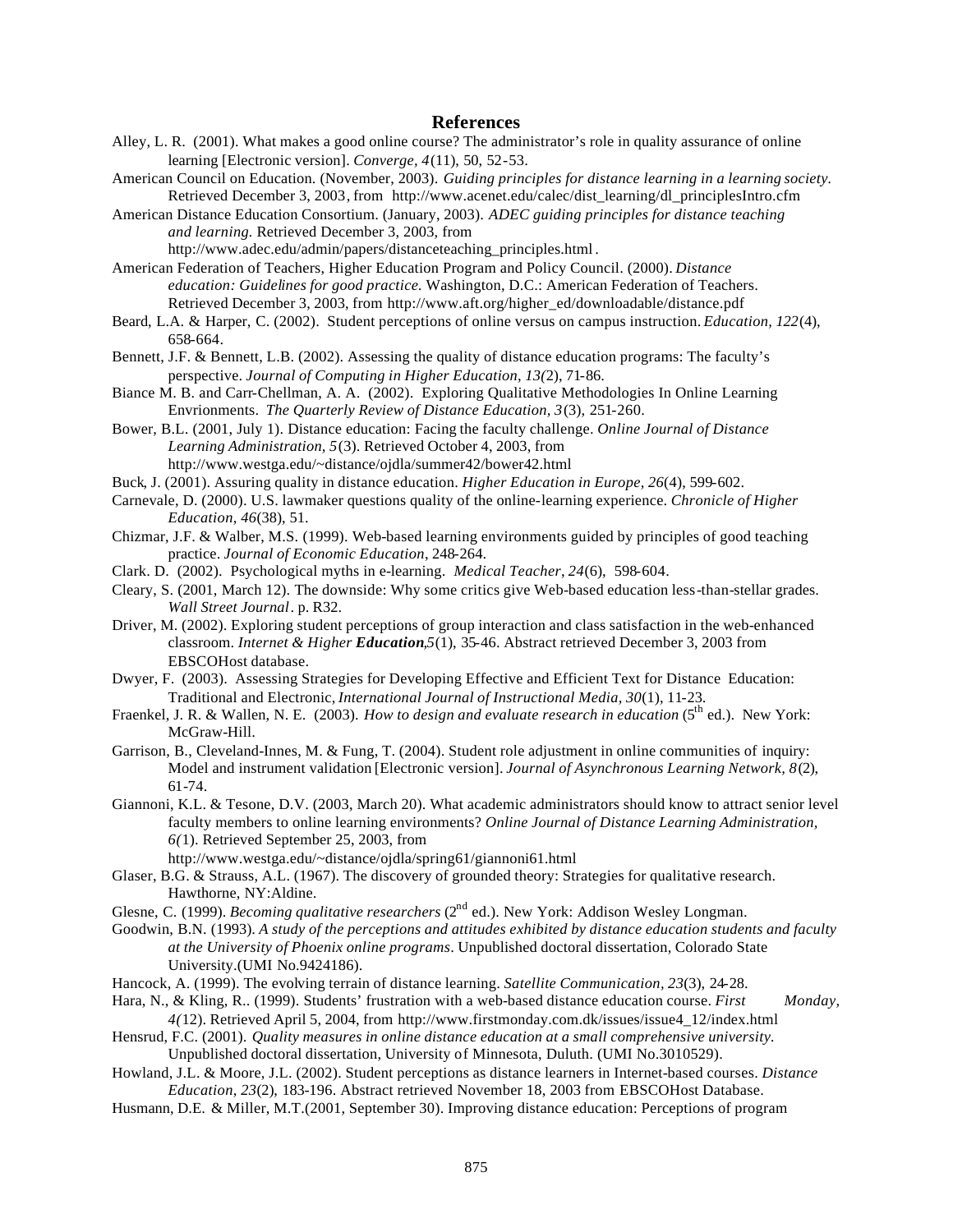administrators. *Online Journal of Distance Learning Administration, 4*(3). Retrieved October 4, 2003, from http://www.westga.edu/~distance/ojdla/fall43/husmann43.html

- Institute for Higher Education Policy. (2000). *Quality on the line: benchmarks for success in Internet-base distance education.* Washington, DC: Institute for Higher Education Accreditation. Retrieved October 4, 2003, from http://www.ihep.org/Pubs/PDF/Quality.pdf
- Kearsley, G. (2000). *Online education: Learning and teaching in cyberspace*. Belmont, CA: Wadsworth.
- Lewis, L., Snow, K., Farris, E. & Levin, D. (1999, December 17). *Distance Education at Postsecondary Education Institutions: 1997-98.* National center for educational statistics. Retrieved on November 18, 2003 from http://nces.ed.gov/pubs2000/2000013.pdf
- Merriam, S.B. (1998). *Qualitative research and case study applications in education*. San Francisco, CA: Jossey-Bass.
- McGregor, E.N, & Attinasi, L.C. (1998). *The craft of benchmarking: finding and utilizing district-level, campuslevel, and program-level standards.* Paper presented at the Rocky Mountain Association for Institutional Research Annual Meeting, October, Bozeman, MT. (ERIC Document Reproduction Service No. ED423014).
- Moursund, D. (1997). The future on information technology in education. *Learning and Leading with technology, 25*(1),5.
- Murphy, K.L. & Collins, M.P. (1997). Communication conventions in instructional electronic chats. *First Monday, 2* (11). Retrieved April 5, 2004, from http://www.firstmonday.com.dk/issues/issue2\_11/index.html
- National Governors' Association. (2001). *State of e-learning in the States.* Washington, DC: Author. Retrieved November 28, 2003, from http://www.nga.org/cda/files/060601ELEARNING.pdf
- Office of Sustainable Development. (2000, November). *Connected education.* Retrieved December 4, 2003, from Washington State University, Knowledge Exchange and Learning Partnership Networks Web site:
- http://cbdd.wsu.edu/networks/KelpWebSite/connected/ce-definition.html
- O'Quinn, L. & Corry M. (2002, December 16). Factors that deter faculty from participating in distance education. *Online Journal of Distance Learning Administration, 5(*4). Retrieved October 4, 2003, from http://www.westga.edu/~distance/ojdla/winter54/Quinn54.html
- Patton, M. Q. (1990). *Qualitative evaluation and research methods(2nd ed.)*. Newbury Park, CA: Sage Publications.
- Petrides, L.A. (2002). Web-based technologies for distributed (or distance) learning: Creating learner-centered educational experiences in the higher education classroom. International *Journal of Instructional Media, 29*(1), 69-77.
- Poole, D.M. (2000). Student participation in a discussion-oriented online course: A case study. *Journal of research on Computing in Education, 33*(2), 162-177.
- Phipps, R., & Merisotis, J. (1999). *What's the difference? A review of contemporary research on the effectiveness of distance learning in higher education.* A report from the Institute for Higher Education Policy. Retrieved December 1, 2003 from http://www.ihep.com/Pubs/PDF/Difference.pdf
- Roblyer, M.D. & Ekhaml, L. (2000). How interactive are YOUR distance courses? A rubric for assessing interaction in distance learning. *Online Journal of Distance Learning Administration, 3(*3). Retrieved November 15, 2003, from http://www.westga.edu/~distance/roblyer32.html
- Poole, D.M. (2002). Student participation in a discussion-oriented online course: A case study. *Journal of Research on Computing in Education, 33*(2), 162-177.
- Schrum, L. (2002). Oh, what wonders you will see: Distance education past, present, and future. *Learning and Leading with Technology, 30*(3), 6-9, 20-21.
- Song, L., Singleton, E.S., Hill, J.R. and Koh, M.H.(2004). Improving online learning: student perceptions of useful and challenging characteristics [Electronic version]. *The Internet and Higher Education, 7*, 59-70.
- Stake, R. E. (1995*). The art of case study research*. Thousand Oaks, CA: Sage Publications.
- Twigg, C. (2001). *Quality assurance for whom? Providers and consumers in today's distributed learning environment.* The Pew Learning and Technology Program, Center for Academic Transformation,
- Troy, New York. Retrieved February 12, 2004 from http://www.center.rpi.edu.
- Thurmond, V. A., Wambach, K., Connors, H. R. & Frey, B. B. (2002). Evaluation of Student Satisfaction: Determining the Impact of a Web-Based Environment by Controlling for Student Characteristics. *The American Journal of Distance Education , 16(*3), 169-189.
- Vonderwell, S. (2003). An examination of asynchronous communication experiences and perspectives of students in an online course: A case study. *Internet and Higher Education, 6(1),* 77-90.
- Waits, T., & Lewis, L. (2003, July 18). *Distance Education at Degree-Granting Postsecondary Institutions: 2000-*